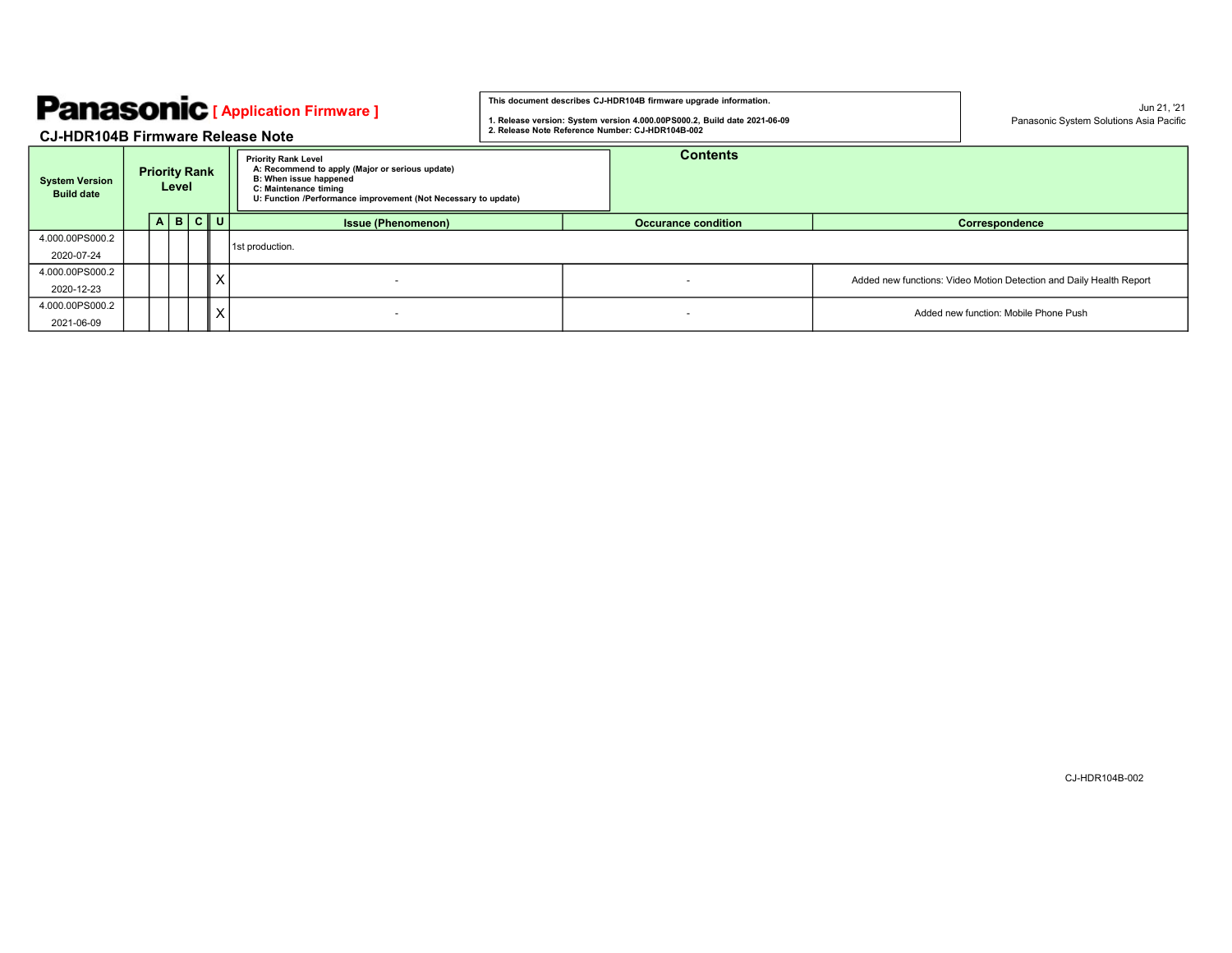## CJ-HDR108B Firmware Release Note

| <b>Panasonic</b> [ Application Firmware ]<br><b>CJ-HDR108B Firmware Release Note</b> |  |                               |   |          |                                                                                                                                                                                                    | This document describes CJ-HDR108B firmware upgrade information.<br>1. Release version: System version 4.000.00PS000.2, Build date 2021-06-09<br>2. Release Note Reference Number: CJ-HDR108B-002 |  |                            |  | Jun 21, '21<br>Panasonic System Solutions Asia Pacific              |
|--------------------------------------------------------------------------------------|--|-------------------------------|---|----------|----------------------------------------------------------------------------------------------------------------------------------------------------------------------------------------------------|---------------------------------------------------------------------------------------------------------------------------------------------------------------------------------------------------|--|----------------------------|--|---------------------------------------------------------------------|
| <b>System Version</b><br><b>Build date</b>                                           |  | <b>Priority Rank</b><br>Level |   |          | <b>Priority Rank Level</b><br>A: Recommend to apply (Major or serious update)<br>B: When issue happened<br>C: Maintenance timing<br>U: Function /Performance improvement (Not Necessary to update) | <b>Contents</b>                                                                                                                                                                                   |  |                            |  |                                                                     |
| 4.000.00PS000.2                                                                      |  | $\mathbf{B}$<br>$\mathsf{A}$  | c | U        | <b>Issue (Phenomenon)</b>                                                                                                                                                                          |                                                                                                                                                                                                   |  | <b>Occurance condition</b> |  | Correspondence                                                      |
| 2020-07-24                                                                           |  |                               |   |          | 1st production.                                                                                                                                                                                    |                                                                                                                                                                                                   |  |                            |  |                                                                     |
| 4.000.00PS000.2<br>2020-12-23                                                        |  |                               |   | X        |                                                                                                                                                                                                    |                                                                                                                                                                                                   |  |                            |  | Added new functions: Video Motion Detection and Daily Health Report |
| 4.000.00PS000.2<br>2021-06-09                                                        |  |                               |   | $\times$ |                                                                                                                                                                                                    |                                                                                                                                                                                                   |  |                            |  | Added new function: Mobile Phone Push                               |

CJ-HDR108B-002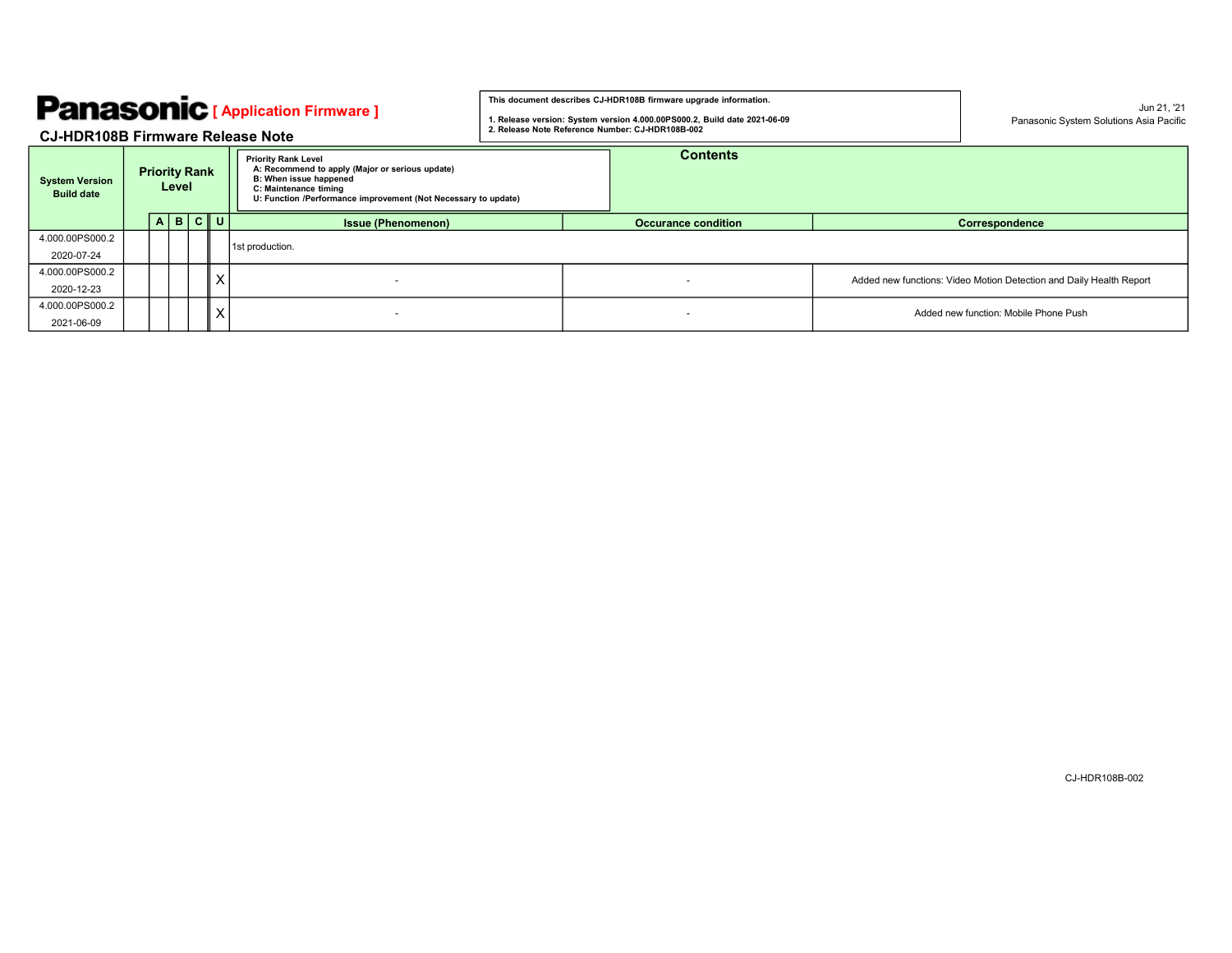| <b>Panasonic</b> [ Application Firmware ]<br><b>CJ-HDR216B Firmware Release Note</b> |                                                                                                                                                                                                                                            |            |      |         |                           | This document describes CJ-HDR216B firmware upgrade information.<br>1. Release version: System version 4.000.00PS000.2, Build date 2021-06-09<br>2. Release Note Reference Number: CJ-HDR216B-002 |  |                            |  | Jun 21, '21<br>Panasonic System Solutions Asia Pacific              |
|--------------------------------------------------------------------------------------|--------------------------------------------------------------------------------------------------------------------------------------------------------------------------------------------------------------------------------------------|------------|------|---------|---------------------------|---------------------------------------------------------------------------------------------------------------------------------------------------------------------------------------------------|--|----------------------------|--|---------------------------------------------------------------------|
| <b>System Version</b><br><b>Build date</b>                                           | <b>Priority Rank Level</b><br>A: Recommend to apply (Major or serious update)<br><b>Priority Rank</b><br><b>B: When issue happened</b><br>Level<br>C: Maintenance timing<br>U: Function /Performance improvement (Not Necessary to update) |            |      |         |                           |                                                                                                                                                                                                   |  | <b>Contents</b>            |  |                                                                     |
|                                                                                      |                                                                                                                                                                                                                                            | $A \mid B$ | c  v |         | <b>Issue (Phenomenon)</b> |                                                                                                                                                                                                   |  | <b>Occurance condition</b> |  | Correspondence                                                      |
| 4.000.00PS000.2<br>2020-07-24                                                        |                                                                                                                                                                                                                                            |            |      |         | 1st production.           |                                                                                                                                                                                                   |  |                            |  |                                                                     |
| 4.000.00PS000.2<br>2020-12-23                                                        |                                                                                                                                                                                                                                            |            |      | $\sf X$ |                           |                                                                                                                                                                                                   |  | $\sim$                     |  | Added new functions: Video Motion Detection and Daily Health Report |
| 4.000.00PS000.2<br>2021-06-09                                                        |                                                                                                                                                                                                                                            |            |      | $\sf X$ |                           |                                                                                                                                                                                                   |  |                            |  | Added new function: Mobile Phone Push                               |

CJ-HDR216B-002